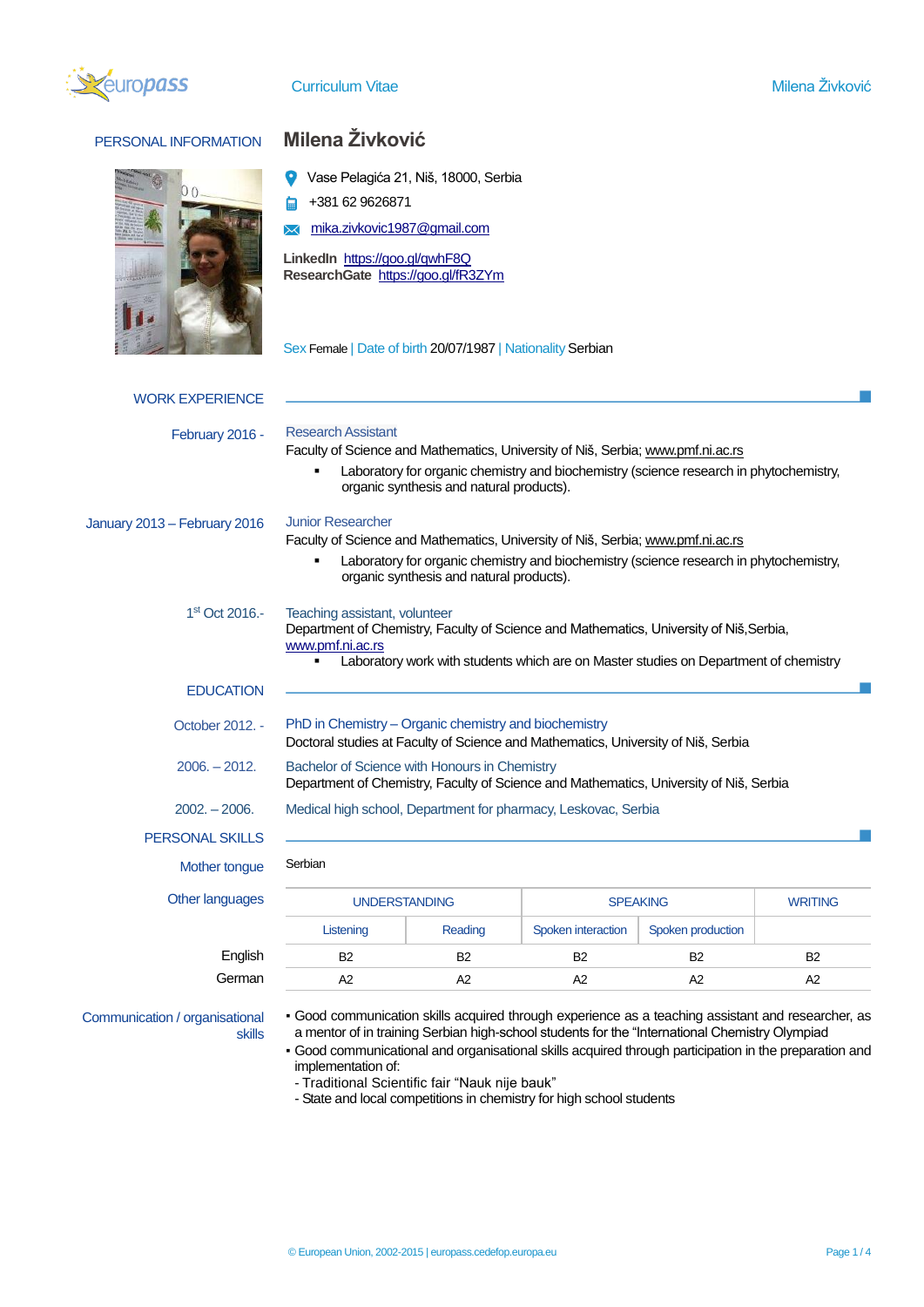

| <b>Job-related skills</b>         | • Good command of general synthetic, separation, isolation and purification techniques<br>- Good command of methods for the elucidation of the structure of organic compounds (UV-Vis, GC-<br>MS, IR and NMR)                                                                                                                                                          |  |  |  |  |
|-----------------------------------|------------------------------------------------------------------------------------------------------------------------------------------------------------------------------------------------------------------------------------------------------------------------------------------------------------------------------------------------------------------------|--|--|--|--|
|                                   | - Good expertise in analysis of essential oils and plant waxes composition (using GC-MS, GC-FID<br>and 1D- and 2D-NMR)                                                                                                                                                                                                                                                 |  |  |  |  |
| <b>Computer skills</b>            | · Good computer expertise with MS Office tools (Word, Excel, Power Point, etc.) and chemistry<br>dedicated softwares (ChemBioOffice, MestReNova, WinDNMR, AMDIS/NIST)<br>- Good command of web research tools (SCI finder)                                                                                                                                             |  |  |  |  |
| <b>ADDITIONAL INFORMATION</b>     |                                                                                                                                                                                                                                                                                                                                                                        |  |  |  |  |
| Projects                          | National research projects:<br><b>- 2012-</b> Combinatorial Libraries of Heterogeneous Catalysts, Natural Products, Modified Natural<br>Products and Analogues: The Approach to New Biologically Active Agents (01/2011 -), Faculty of<br>Science and Mathematics, University of Niš, Serbia                                                                           |  |  |  |  |
|                                   | <b>• 2014-2015</b> - "Science in Motion for Friday Night Commotion 2014-2015" (SCIMFONICOM, EU<br>project H2020-MSCA-NIGHT-633376) - collaboration between University of Niš and University of<br>Belgrade realised on science promotion "Researchers' Night" which is held each year throughout<br>Europe and the neighbouring countries on last Friday in September. |  |  |  |  |
| <b>Honours and awards</b>         | <b>June, 2014 - IUPAC award</b> for best poster presentation on "51st Meeting of the Serbian Chemical<br>Society" of paper "Simple and efficient one-pot solvent-free synthesis of N-methyl imines of aromatic<br>aldehydes", A. B. Miltojević, N. S. Radulović, M. Z. Živković, R. D. Vukićević, Niš, June 5-7, 2014.                                                 |  |  |  |  |
|                                   | • October, 2013 - best student award on Department of chemistry, Faculty of Science and<br>Mathematics, University of Niš in 2012/13. academical year (fond "Ana Bjeletić i Ivan Marković).                                                                                                                                                                            |  |  |  |  |
|                                   | <b>July, 2011 - traveling grant</b> for 70 best graduating students on Serbia's universities in organization<br>of "European movement" in Serbia ("Traveling to Europe") 8-30.7.2011.                                                                                                                                                                                  |  |  |  |  |
| <b>Memberships</b>                | $2014. -$<br>Serbian Chemical Society<br>$2012. -$<br>Serbian Young Chemists' Club                                                                                                                                                                                                                                                                                     |  |  |  |  |
| <b>Courses and Certifications</b> | " 11 <sup>th</sup> April 2016 - "Program to support the entrepreneurial mentoring" in within project "Here is an<br>opportunity" in organization of "European movement" in Serbia (Leskovac).                                                                                                                                                                          |  |  |  |  |
|                                   | • 24 <sup>th</sup> – 26 <sup>th</sup> April 2015 - MAB NETWORK MEETING "Grassroots activism – tips and tricks", in<br>training centre, SHL (Foundation Schüler Helfen Leben) house in Sarajevo, Bosnia and<br>Herzegovina, project writing for cooperation and activism of young people from Serbia and Bosnia<br>and Herzegovina.                                     |  |  |  |  |
|                                   | <b>• 30<sup>th</sup> May – 1<sup>st</sup> June 2012 - 7<sup>th</sup> International Mass Spectrometry School</b> - The Mass<br>Spectrometry in Environmental Pollutants Detection in organization of Faculty of Science and<br>Mathematics, University of Niš and Université Pierre et Marie Curie, Paris (France).                                                     |  |  |  |  |
| Volunteering                      | • 27 <sup>th</sup> - 28 <sup>th</sup> May 2016 - Participation on 3 <sup>rd</sup> Serbian Chemical Olympiad for high school pupils in<br>Belgrade and Novi Sad.                                                                                                                                                                                                        |  |  |  |  |
|                                   | <b>• 13<sup>th</sup> – 15<sup>th</sup> May 2016</b> – Participation on 52 <sup>nd</sup> National Competition in Chemistry for high school<br>pupils in Niš.                                                                                                                                                                                                            |  |  |  |  |
| <b>ANNEXES</b>                    |                                                                                                                                                                                                                                                                                                                                                                        |  |  |  |  |
|                                   | - Publications in international SCI-journals with peer review;<br>• International Conferences;<br>• National Conferences.                                                                                                                                                                                                                                              |  |  |  |  |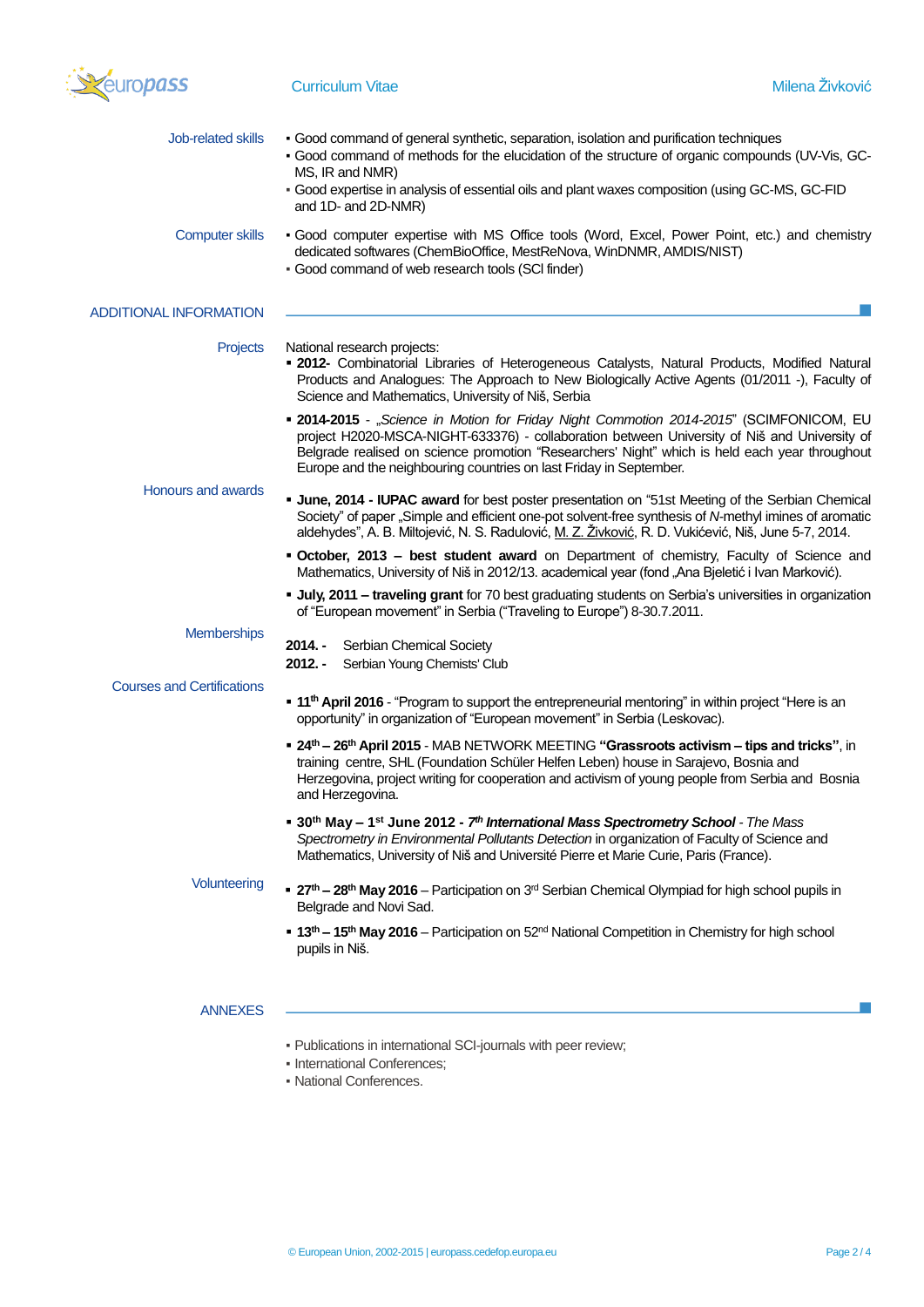

## **Publications in international SCI-journals with peer review**

1. T. Ilic-Tomic, М. S. Genčić, **M. Z. Živković**, B. Vasiljevic, L. Djokic, J. Nikodinovic-Runic, N. S. Radulović, "Structural diversity and possible functional roles of free fatty acids of the novel soil isolate *Streptomyces* sp. NP10" *Appl. Microbiol. Biot.* **99** (2015) 4815. [SCI IF: 3.376]

## **International Conferences**

- 1. D. D. Stevanović, D. R. Vukićević, M. S. Denić, **М. Z. Živković**, P. D. Blagojević, N. S. Radulović, Chemical composition of *Cornus mas* L. essential oil: influence of ecological/geographical factors, In: *Programme and Book of Abstracts of the 45th International Symposium on Essential Oils,* Istanbul (Turkey), September 7-10, **2014**, PP-044.
- 2. Z. Stojanović-Radić, N. S. Radulović, **M. Z. Živković**, Efficacy of parsley and celery essential oils against the growth of *Bacillus cereus* in commercial chicken soup, In: *Programme and Book of Abstracts of the 45th International Symposium on Essential Oils,* Istanbul (Turkey), September 7-10, **2014**, PP-207.
- 3. **М. Z. Živković**, D. R. Vukićević, M. S. Genčić, P. D. Blagojević, N. S. Radulović, Flower volatiles of the cornelian cherry (*Cornus mas* L., Cornaceae), In: *Programme and Book of Abstracts of the 23rd Congress of Chemists and Technologists of Macedonia,* Ohrid (Macedonia), October 8-11, **2014**, BC-006.
- 4. **М. Z. Živković**, N. S. Radulović, Volatiles of *Chaenomeles japonica* (Thunb.) Lindl. ex Spach flower diethyl ether extract, In: *Programme and Book of Abstracts of the 23rd Congress of Chemists and Technologists of Macedonia,*  Ohrid (Macedonia), October 8-11, **2014**, BC-007.
- 5. N. M. Stojanović, P. J. Ranđelović, **M. Z. Živković**, M. Nešić, M. S. Genčić, N. S. Radulović, Influence of *Hypericum perforatum* essential oil on the mice central nervous system, In: *Programme and Book of Abstracts of the 46th International Symposium on Essential Oils*, Lublin (Poland), September 13-16, **2015**, PP-082.
- 6. **M. Z. Živković**, D. R. Vukićević, M. S. Genčić, P. D. Blagojević, N. S. Radulović, Chemical composition of *Cornus mas* L. (Cornaceae) essential oil: influence of ecological/geograohical factors, In: *Programme and Book of Abstracts of the 2nd International Conference on Natural Products Utilization*, Plovdiv (Bulgaria), October 14-17, **2015**, PP-70.
- 7. **M. Z. Živković**, N. S. Radulović, M. S. Genčić, Methyl 2-methylalkanoates from the essential oil of *Humulus lupulus* L., In: *Programme and Book of Abstracts of the 47th International Symposium on Essential Oils*, Nice (France), September 11-14, **2016**, PP-84.
- 8. **M. Z. Živković**, N. S. Radulović, M. B. Stojković, Configuration assignment of internal double bonds with almost isochronous protons via cyclopropanation and NMR, In: *Programme and Book of Abstracts of the 19th Central and Eastern European NMR Symposium & Bruker Users' Meeting CEUM*, Timisoara (Romania), September 5-8, **2017**, P9.

## **National Conferences**

- 1. **M. Z. Živković**, M. S. Genčić, N. S. Radulović, Comparative study of epicuticular alkane profiles of *Primula veris* L. and *P*. *acaulis* (L.) L. (Primulaceae), In: *Programme and Book of Abstracts of the 12th Symposium on the Flora of Southeastern Serbia and Neighboring Regions*, Kopaonik (Serbia), June 16-19, **2016**, PP-88-89.
- 2. N. M. Stojanović, P. J. Ranđelović, **M. Z. Živković**, M. Nešić, M. S. Genčić, N. Đorđević, N. S. Radulović, *Hypericum perforatum* essential oil alters experimentally induced anxiety in mice, In: *Programme and Book of Abstracts of the 12th Symposium on the Flora of Southeastern Serbia and Neighboring Regions*, Kopaonik (Serbia), June 16-19, **2016**, PP-104-105.
- 3. N. S. Radulović, **М. Z. Živković**, Chemical composition of *Chaenomeles japonica* (Thunb.) Lindl. ex Spach flower diethyl ether extract, In: *Programme and Book of Abstracts of the 11th Symposium on the Flora of Southeastern Serbia and Neighbouring Regions,* Vlasina Lake (Serbia), June 13-16, **2013**, P-101.
- 4. **M. Z. Živković**, T. Ilić-Tomić, M. S. Denić, J. Nikodinovic-Runić, N. S. Radulović, *Streptomyces* NP10 produces a large amount of *n-* and branched free fatty acids as a response to the presence of short-chain fatty acids, In: *Programme and Book of Abstracts of the 51st Meeting of the Serbian Chemical Society,* Niš (Serbia), June 5-7, **2014**, BH O-01.
- 5. A. B. Miltojević, N. S. Radulović, **M. Z. Živković**, R. D. Vukićević, Simple and efficient one-pot solvent-free synthesis of *N*-methyl imines of aromatic aldehydes, In: *Programme and Book of Abstracts of the 51st Meeting of the Serbian Chemical Society,* Niš (Serbia), June 5-7, **2014**, OH P-04.